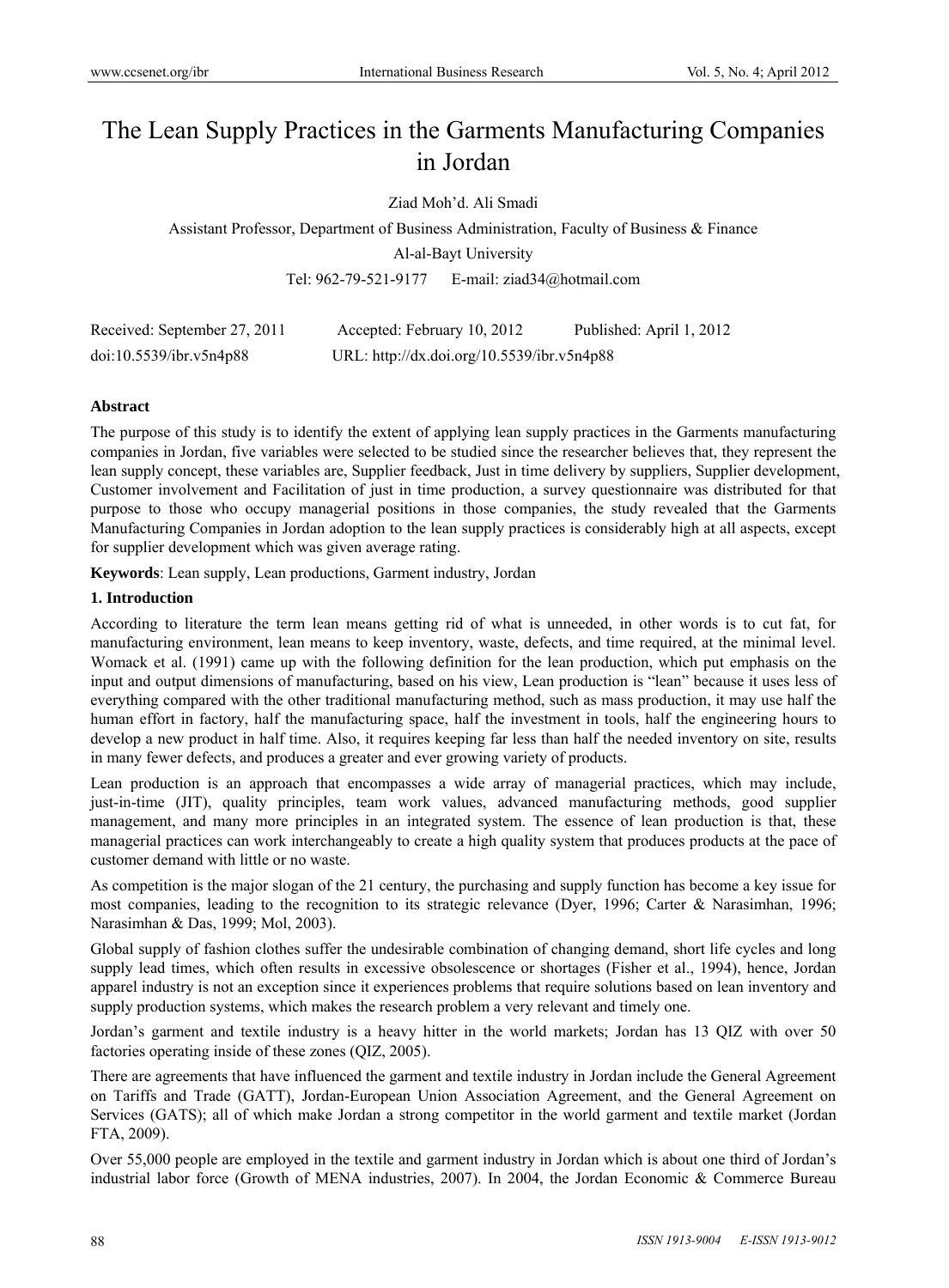states textiles and apparels were one of their main exports not only to the United States but to the world. Over 30 % of Jordan's total exports are from textile and garment manufacturing (Apparel &Textile, 2005).

# **2. Related Literature and Studies**

Lean production is sometimes called the Toyota production system, with the Toyota Motor Company's Eiji Toyoda and Taiichi Ohno given credit for its approach and innovation. There are four underlying principles to TPS (Spear, 2004):

- Work shall be completely specified as to contend, sequence, timing, and outcome.
- Every customer-supplier connection, both external and internal, must be direct and specify personnel, methods, timing, and quantity of goods and service provided.
- Product and service flows must be simple and direct, goods and services must be directed to specific person or machine.
- Any improvement in the system must be made in accordance with the scientific method at the lowest possible level in the organization.

Lean production is being supported by Just-in-time, which is a philosophy of continuous and forced problem solving, lean production supplies the customer with exactly what the customer wants, when the customer wants it, without waste, through continuous improvement. Lean production is driven by the pull of the customer's order. Just-in-time is a key ingredient of lean production. When implemented as a comprehensive manufacturing strategy, Just-in-time and lean production sustain competitive advantage and result in greater overall returns (Fullerton & Watters, 2001). However, the concepts and techniques under the lean label were basically the same as those of just-in-time a decade earlier (2007).

Companies store inventories to enable continuous deliveries and overcome problems such as demand variability, unreliable deliveries from suppliers, and breakdowns in production processes. However, there is a need to maintain inventories at the minimum level because excess inventories would require more valuable spaces and result in higher carrying costs. Moreover, they accumulate the risk of "products becoming obsolete". Excess inventories are seen as "evils" because they hide problems such as defects, production imbalances, late deliveries from suppliers, equipment down time and long setup time (Liker, 2004).

Built up inventory is a waste of resources and an expense. The Toyota Production System evolved into just-in-time production (JITP), and is at present known as lean production. JITP is lean production (DeGarmo, Black & Kohser, 1999; Nicholas, 1998; Rothenberg et al., 2001).

JITP's mission is "to reduce inventory slowly, identify problems, then change policies and practices to remove problems, having done so, then reduce inventory a little bit more" (Nicholas, 1998).

Lean production is most frequently associated with elimination of waste commonly held by firms as excess inventory or excess capacity (machine and human capacity) to ameliorate the effects of variability in supply, processing time, or demand. According to Little's law (Anupindi et al., 1999), the most important source of waste is inventory. Inventory in the form of work-in-progress is especially wasteful, since it hides problems and keeps problems from getting solved. However, since inventory exists for a reason, the causes behind the existence of inventory must be removed first. Important ways of reducing the need for inventory are, to reduce set-up times, use preventive maintenance to reduce machine downtime, and change layouts to reduce transportation distances for parts (Ahlstrom, 1998).

There are three bundles that Lean Manufacturing is made off; namely JIT (with items such as JIT delivery, frequent supplier delivery, kanban pull systems, small lot sizes, and so on), TQM (with items like statistical process control, poka yoke, equipment problem- solving, and so on) and HRM (with items such as employee encouragement, multiple task training, flat organization structure, and so on) (Dal Pont et al., 2008).

The role of purchasing as one of the determinants of lean production has evolved dramatically in the recent past, due to both the increased level of outsourcing and the globalization of the business environment, requiring the development of advanced supply management capabilities (Olsen & Ellram, 1997).

In order to create a strong supply chain, the logistics between successive partners need to be integrated. Many researchers regard this as important for supply chain operations in general (Vaart & Donk, 2008).

The Lean supply model (Lamming, 1993; Womack & Jones, 1996), which was developed in the automotive industry as a way to manage complex, tiered networks of suppliers with the goal of reducing costs while ensuring high quality. This model prescribes long-term relationships between customers and suppliers, based upon a close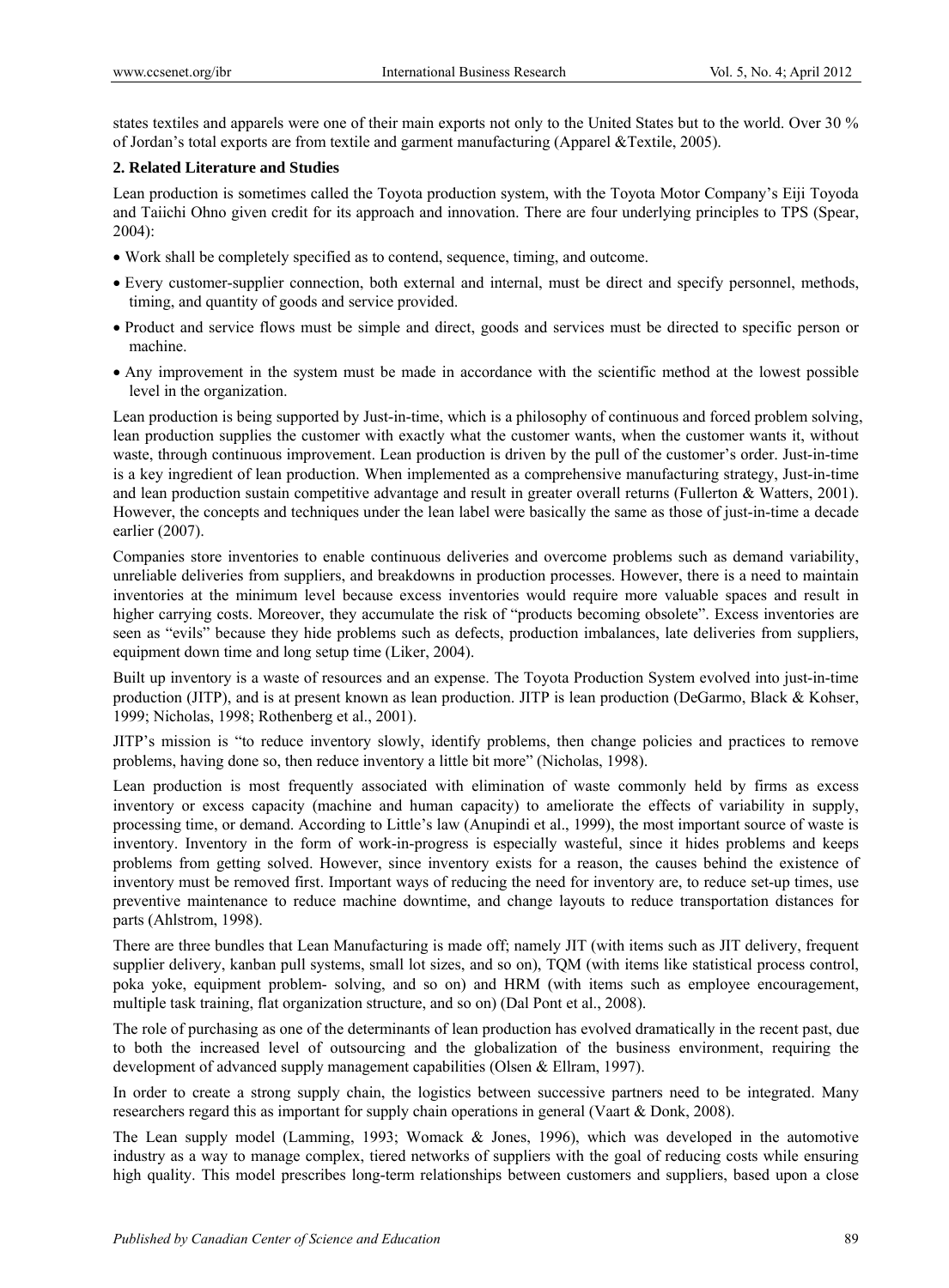integration of both physical and information flows, adopting practices such as EDI exchange, cost transparency, JIT with Kanban, co-design, etc.

Lean manufacturing requires that not only should technical questions be fully understood, but existing relationships between manufacturing and the other areas of the firm should also be examined in depth, as should other factors external to the firm (Womack & Jones, 1994).

More recently lean manufacturing (Womack et al., 1990) and lean thinking (Womack & Jones, 1996) have demonstrated the broad potential of the elimination of waste in improving business performance. The emphasis on waste elimination is closely associated with reduced inventory and one of the key concepts is enforced problem solving, which is very effectively portrayed by the ubiquitous ship and rocks analogy. As the inventory is lowered, the sources of waste are exposed in the form of late delivery, poor quality conformance, long set-ups, unreliable processes, etc. The elimination of these sources of waste and unevenness enables the inventory to be lowered further without impeding material flow.

According to Womack and Jones (1996), "The critical starting point for lean thinking is *value*…defined by the ultimate customer…only meaningful when expressed in terms of a specific product…Value is created by the producer." He also added; product flow is managed by customer demand, just-in-time, since upstream production is only initiated when end customers purchase products downstream, triggering the pulling of products from producers through suppliers.

A study that empirically explores the supply strategies of European manufacturing firms within the third edition of the International Manufacturing Strategy Survey was conducted by (Cagliano et.al, 2004), they identified four clusters on the basis of the supplier selection criteria and the integration mechanisms adopted. Two clusters are similar to the Lean and the Agile models, while the other two are more traditional supply strategies, even if they present some advancement compared to the arm's-length supply model. The strategies are then described in terms of contingent and structural factors and manufacturing performance. Lean and Agile strategies outperform the other clusters on many dimensions, while no significant difference emerges between the two in terms of performance.

Corsten and Will (1995) described lean production tenets as kanban systems, standardized work, teamwork, just-in-time inventory practices, continuous production flows, zero defects, integrated product development, continuous process improvement, and production islands.

Womack and Jones (1996), confirmed that, product flow is managed by customer demand and just-in-time, since upstream production is only initiated when end customers purchase products downstream, triggering the pulling of products from producers through suppliers. Pull-systems are achievable mainly through the lean manufacturing inventory management concept of kanbans/production signaling, and by co-locating functions into cellular structures to minimize travel, waiting, and inventory requirements. In addition, trailer arrival, loading, and unloading processes are standardized to facilitate frequent, just-in-time deliveries.

In their research on measuring the lean maturity level in manufacturing firms in turkey, (Satuglu & Durmusoglu, 2007) concluded that, Suppliers Relationship Management was determined to be the most successful Lean Production Technique, and Kanban System was determined to be the least successful Lean Production technique. Because the manufacturing companies in Turkey could not be able to leave the Push Production Control System. In addition they hold excessive inventories in order to provide just-in-time deliveries.

In their research on the Lean Assessment in Organizations: An Exploratory Study of Lean Practices by Electronics Manufacturers, (Doolen & Hacker, 2005), found that, while electronic manufacturers have implemented a broad range of lean practices, the level of implementation does vary and may be related to economic, operational, or organizational factors.

Sohal (1996) examined Trico Australia's successful implementation of lean production. Trico Australia is a producer of windshield wiper products. Upon the successful implementation of lean production, Trico Australia experienced reductions in tooling setups, increases in stock turn over, and new product development. (Young, 1992) narrowed lean production tenets to kaizen, kanban systems, total quality control, just-in-time purchasing and secondary controls.

A survey examined 65 conceptual studies, 25 empirical studies, and 15 mathematical studies. It concluded that the major tenets of the just-in-time (lean production) philosophy are the elimination of waste, a sound production strategy, a program promoting quality control and assurance, a program promoting continuous improvement, a strong management commitment, employee participation, and vendor participation (Ramarapu et.al,1995).

TQM and JITP (lean production) support each other in the reduction of inventory, shortening of cycle times, reducing of lot sizes, and the flow of material through the production system. "TQM and JITP (lean production) can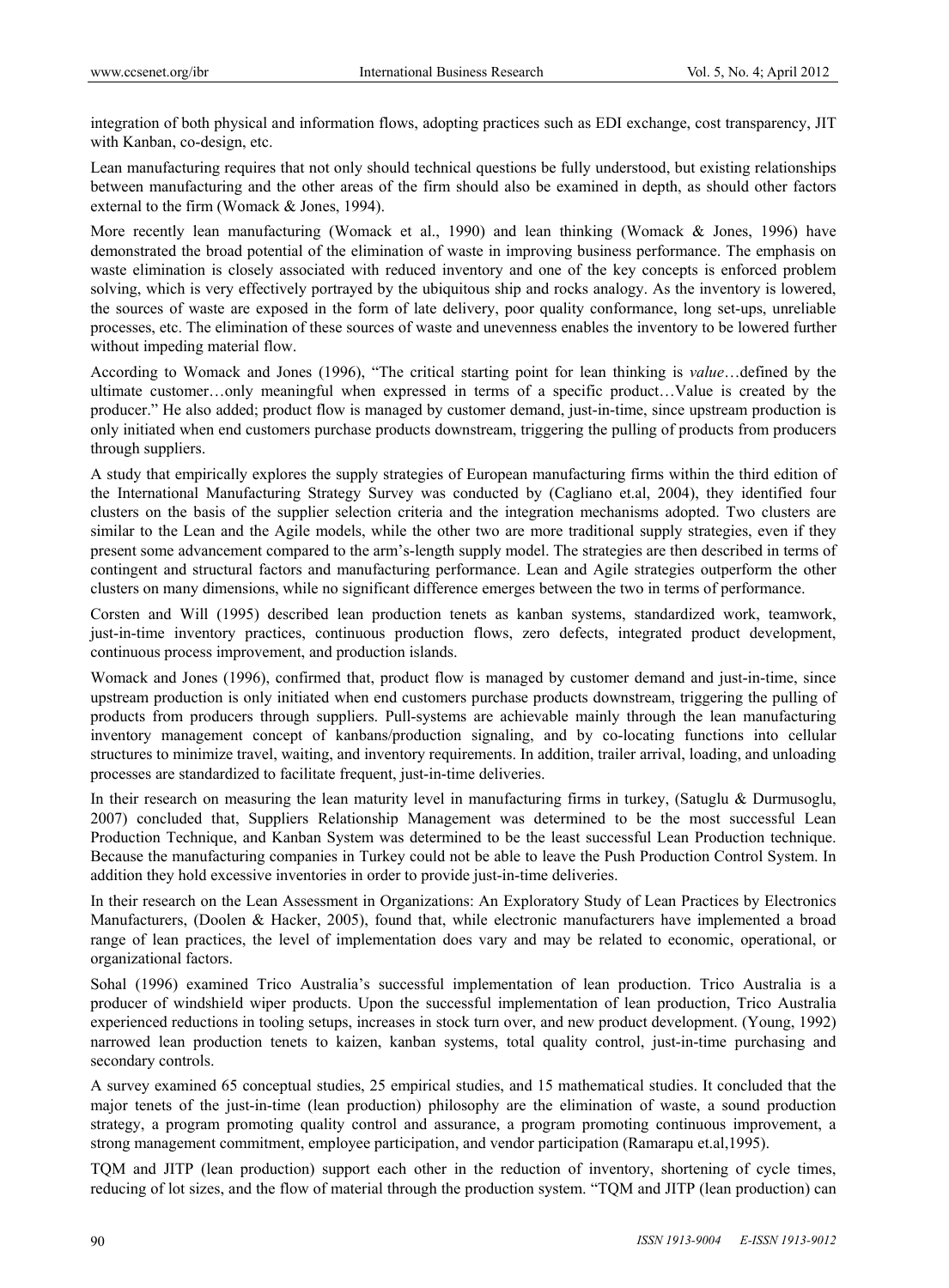function effectively alone, however when applied together, synergies result that can lead to further performance improvements" (Flynn et al., 1995).

# **3. Research Problem**

With lower trade barriers, the global textile and Garments industry during the last 10 years has grown more competitive, prices have fallen and margins are thinner. The average Garment import price in Jordan's largest market, the US, fell by almost 18 %. This has meant increased pressure on buyers and manufactures to produce at lower cost and at faster speed, though most buyers remain committed to Jordan today, but some have started removing orders as a direct result of increased compliance cost (World Bank, 2008).

Lean supply adoption can be one of the solutions for Jordan to be competitive on the global level. That is why the research sought to find an answer for the main research problem which is: Is there a lean supply environment at the Garment Manufacturing Companies in Jordan.

#### **4. Research Objective**

Taking into consideration the above mentioned problem, the research objective is to find out, the degree of the practice of the lean supply concept at the Garment Manufacturing Companies in Jordan, in terms of:

- 1. Supplier Feed back
- 2. Just in time delivery by suppliers
- 3. Supplier development
- 4. Customer involvement
- 5. Facilitation of just in time production

# **5. Research Hypothesis**

The study tackled different lean supply practices concepts .Therefore; the main null hypothesis of the study is:

H01: The Garments manufacturing companies in Jordan practice Lean Supply concept at a very low level.

- From the main hypothesis the researcher derived the following sub-hypothesis:
- H0a: The Garments manufacturing companies in Jordan do not pay attention to the Supplier feedback.
- H0b: The Garments manufacturing companies in Jordan do not ask suppliers to deliver based on the Just in time system.
- H0c: The Garments manufacturing companies in Jordan do not get involved in activities or programs that lead to supplier development.
- H0d: The Garments manufacturing companies in Jordan do not involve customer in the production process.
- H0e: The Garments manufacturing companies in Jordan do not Facilitate the just in time production.
- H02: There are no significant differences among the answers of the respondents of the study in relation to their demographic profile.

#### **6. Research Methodology**

A descriptive and analytical methods were used in this study, in addition to that, the researcher utilized partially a construct developed by (shahna & ward, 2007) to measure the level of the lean supply practices, the researcher also sought the feedback and the advice of the people from the Garments industry and some academicians about the suitability of the research instrument, who confirmed that the instrument is fit to the garments manufacturing companies environment setting, at the same time they selected only items that are relevant to the lean supply concept.

The instrument made off the following parts:

The first Part: Covers the demographic profile of the respondents.

The second part: Includes the lean supply practices such as, Supplier feedback, Just in time delivery by suppliers, Supplier development, Customer involvement and Facilitation of just in time production.

Nominal scale was used to allow the respondents to answer the questions related to their demographic profile, while likert scale was used to allow the respondents to rate their answers on the different lean supply practices, which is ranging from strongly agree as the highest while strongly disagree as the lowest.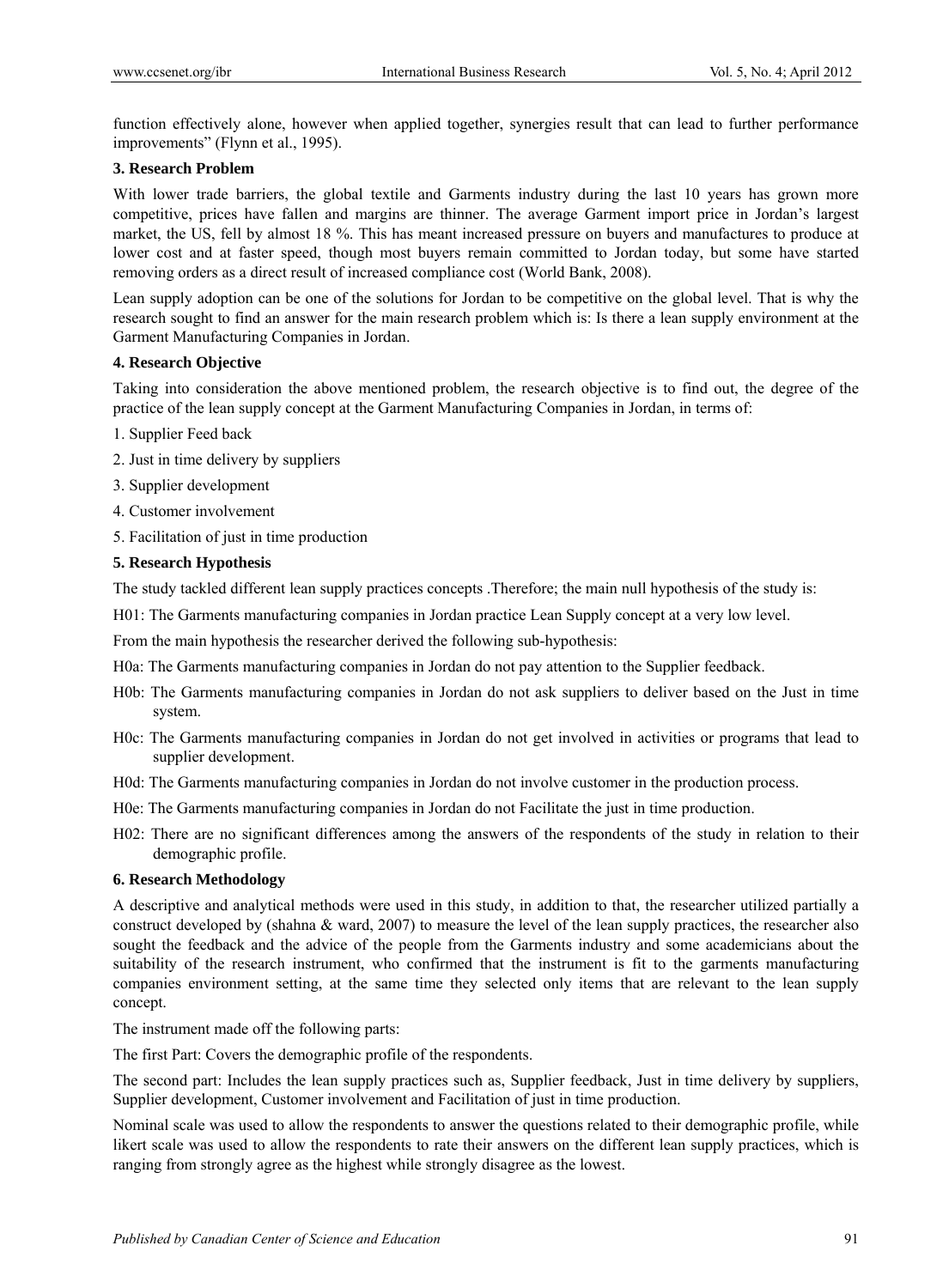# *6.1 Population and Sample of the Study*

A purposive sampling technique was utilized, 120 questionnaires have been distributed to employees who only occupy managerial posts in the garments manufacturing companies in the northern  $\&$  the national capital region of Jordan, 109 or 90.84 % of the questionnaires were recovered, 13 or 10.84 % of which were excluded for not meeting the validation requirements, hence 96 or about 80 % of the questionnaires were valid for analysis.

# *6.2 Data Collection Method*

A secondary source of data such as references and published and unpublished researches in the field of the lean supply has contributed to the development of the theoretical framework and allowed researchers gain more deep understanding on the topic. In addition to that Primary data were also obtained through the main instrument of the study, which is a tested research construct developed by (shahna & ward, 2007).

# *6.3 Statistical Treatment*

The following statistical techniques were applied in this study:

- 1. Descriptive analysis such as: mean and standard deviation of the answered items of the study.
- 2. One sample t-test to test the main hypothesis of the study.
- 3. Analysis of variance one way ANOVA was used to test the second main hypothesis, which is regarding the demographic profile of the respondents. In addition Post Hoc Multiple comparisons Scheffe was also used.
- 4. Pearson correlation was used to measure the inter-correlation between the different lean supply practices.

# **7. Data Presentation and Research Finding**

Insert Table 1 Here

Table 1 shows that most of the study respondents were males with a percentage of (58.3 %) and that is probably fair result, and the role of the female population also cannot be underestimated since they account for 41.7 %, in a culture that discourage the female population from working in the industrial sector.

The table also shows the age bracket of most of the respondents is less than 40 years old, which indicates the attractiveness of the industrial sector to the young workers.

Most of the study respondents are bachelor degree holders since the positions they are occupying, require professional and technical knowledge to able to make the appropriate decision.

Most of the respondents have a position of head of departments in the company with a percentage of (33.3 %).

Most the respondents have experience between 5-10 years in the company with a percentage of (54.2 %) which shows a fair degree of stability in the industrial sector in Jordan.

Most the respondents have an experience in the same position of less than 5 years, this means that, selection criteria for managerial position is based on the degree of the knowledge the worker has and not on the length of time he or she spent in the company.

Most of the industrial companies that took part in the study were of age between 10-15 years with a percentage of 62.5 %, which shows stability in the business environment in Jordan.

The analysis shows also most of the garments manufacturing companies are of large size with a percentage of 66.7 %, also they target serve international with 87.5 % percentage, and most of these manufacturing companies employ more than 240 employees.

When it comes to the ownership of these industrial companies, results show that, most are owned by Non-Jordanians with a percentage of 70.8 %.

#### *7.1 Reliability Test and Analysis of the Coefficient of Internal Consistency*

#### Insert Table 2 Here

A reliability test the of the items in the questionnaire was conducted, the table above shows the values of coefficient of internal consistency of lean practices variables, the result is .8765 % which is acceptable since it is more than the minimum required percentage which is 60 % for social science researches (Cronbach,1951).

#### *7.2 Answering the Main Hypothesis of the Study*

The first main problem of the study: Is there a lean supply environment at the Garment Manufacturing Companies in Jordan? To answer this question the first main Null Hypothesis was formulated, which is:

H01: The Garments manufacturing companies in Jordan practice Lean Supply concept at a very low level.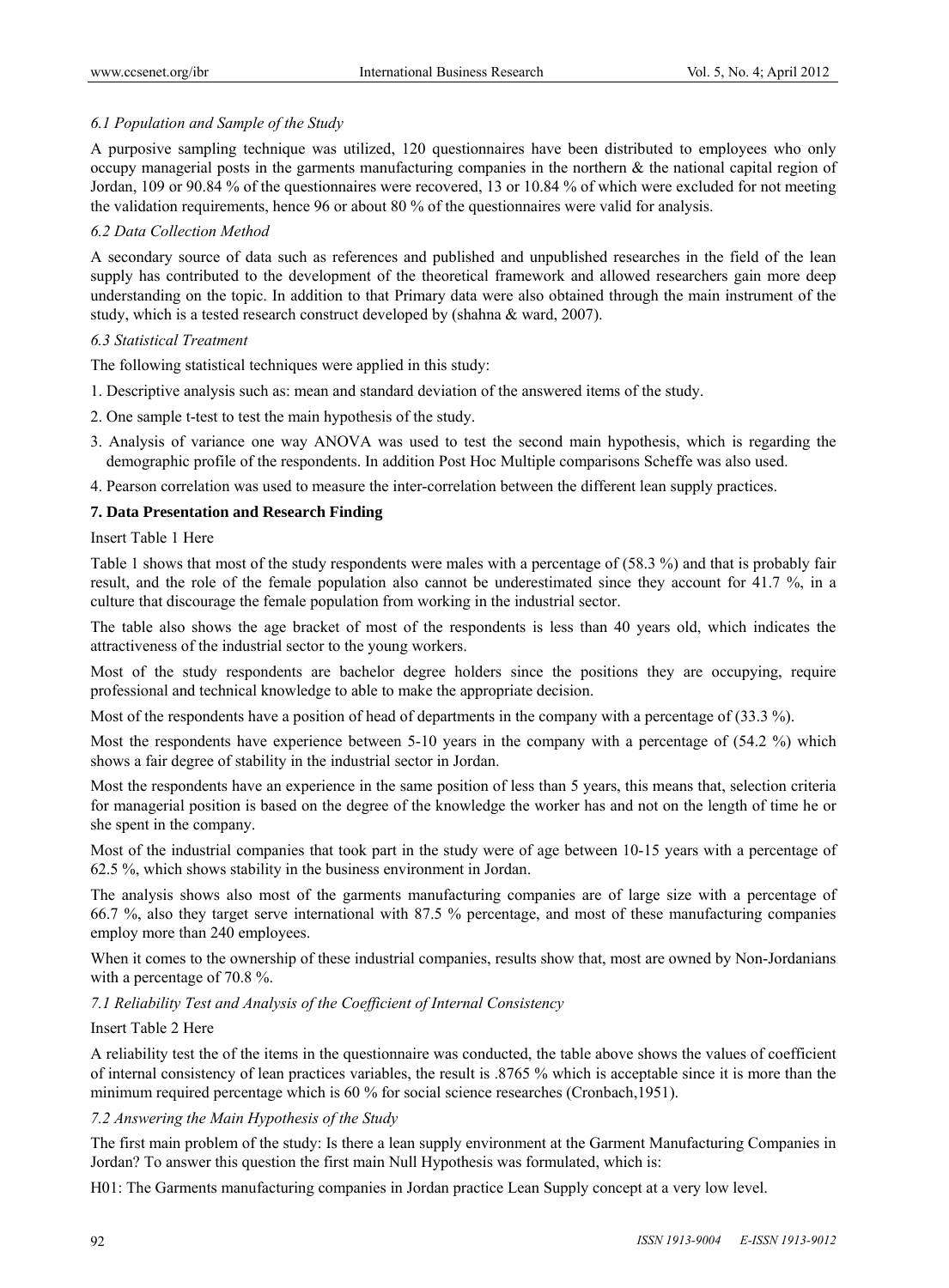# Insert Table 3 Here

The table above shows that the highest average among these factors was the Supplier feedback, which got a rating of (4.40), this shows the extra attention that Garments manufacturing companies in Jordan pay to the supplier feedback, followed by Customer involvement got a rating of (4.33) then Just in time delivery by suppliers rated (4.22) and the lowest were Facilitation of just in time production (4.09) and the Supplier development (3.59) which are according to our scale at the medium level. The average mean for all factors turned out to be at the medium level with a rating of (4.13).

7.2.1 Answering the First Sub Hypothesis (H0a)

The Garments manufacturing companies in Jordan do not pay attention to the Supplier feedback.

Table 4 Presents data related to the first sub-problem, it has been ranked and classified according to the respondents rating for each item.

Insert Table 4 Here

Table 4 Shows that the overall average was 4.40 which indicates a high acceptance rating among the respondents of the study on the questions related to supplier feedback. It is also important to point out that, the item that got the highest rating is "We frequently are in close contact with our suppliers" with an average of (4.62), that is due the availability of advance information and communication technology, followed by "we frequently are in close contact with our suppliers" with an average of (4.60), but the lowest in rating was "we visit our supplier's plants regularly with a rating of  $(4.10)$ ".

#### Insert Table 5 Here

The table above shows that the first sub-hypothesis was rejected because the t-value is more than the tabulated t- (33.746 > 1.96) and under the significance level of ( $\alpha \leq .05$ ), therefore the alternative hypothesis (H1) was accepted, which means that the Garments Manufacturing companies in Jordan pay attention to Supplier feedback.

The second sub-hypothesis (H0b) test: The Garments manufacturing companies in Jordan do not ask suppliers to deliver based on the Just in time system.

#### Insert Table 6 Here

Table 6 shows that "Suppliers provides us the appropriate quantity needed", got (4.5), which is the highest average among all items related to sub-problem no.2, and a standard deviation of (0.58), followed by, "our key suppliers deliver to plant on JIT basis" with an average of  $(4.29)$  and a standard deviation of  $(0.614)$ , but the lowest with an average of (3.875) and a standard deviation of (.7847) is related to the, Suppliers are directly involved in the new product development process.

7.2.2 Testing the Second Sub-Hypothesis

#### Insert Table 7 Here

It is shown in the table above that the second sub-hypothesis was rejected, because the t- value is more than the tabulated t- (22.821 > 1.96), and under the significance level of ( $\alpha \le 0.05$ ), therefore the alternative hypothesis (H1) was accepted, and that means: The Garments manufacturing companies in Jordan do ask suppliers to deliver based on the Just in time system.

7.2.3 Testing the Third Sub-Hypothesis (H0c)

The Garments manufacturing companies in Jordan do not get involved in activities or programs that lead to supplier development.

Insert Table 8 Here

Table 8 Shows that the overall average for the third lean supply practice is medium with an overall average of (3.597), which pertains to the nature of Garment industry which is sometimes referred to as traditional one that does not let suppliers get involved totally in the product or process development.

But the item "We have corporate level communication on important issues with key suppliers" got a high a rating of (4.458) because no company can succeed now a day without an efficient communication. Going to the items on the table above it is obvious that a high rating was also given to the item "Our suppliers are contractually committed to annual cost reductions" with an average of (4.29) and a standard deviation of (0.7386), but the lowest was "Our key suppliers are located in close proximity to our plants with a rating of  $(1.75)$  and a standard deviation of  $(0.9733)$ ", this due to the fact that most suppliers are located outside of Jordan. It also should be noted that, the item "our key suppliers manage our inventory" got a medium average of (3.75) with the highest standard deviation of (1.133).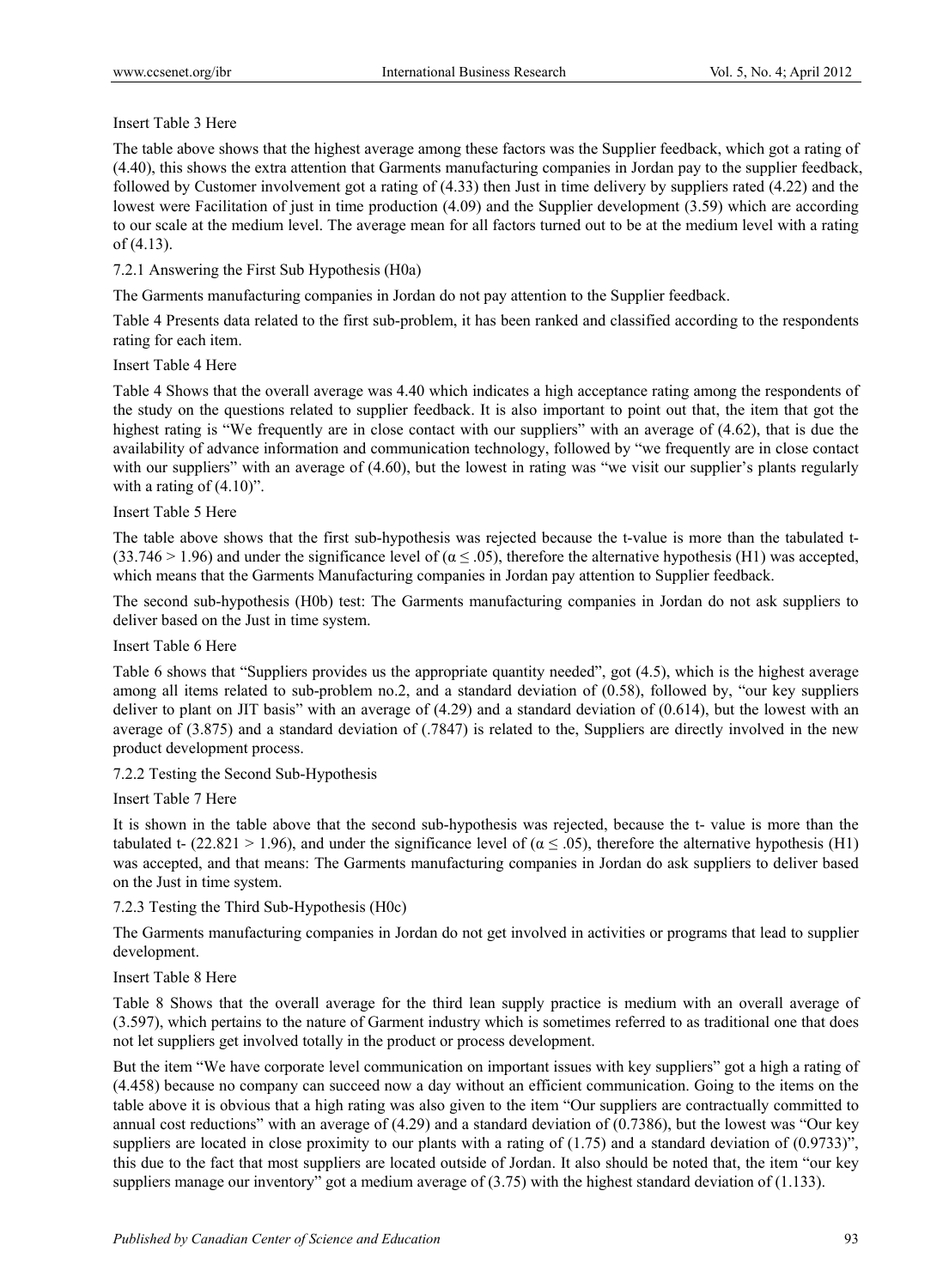# Insert Table 9 Here

Table 9 shows that H0c was rejected because the t-value was more than the tabulated t- (53.446 > 1.96) under the significance level of ( $\alpha \le 0.05$ ) therefore the alternative hypothesis (H1) was accepted, which means that the suppliers get involved in activities or programs that lead to supplier development.

# 7.2.4 Testing the Fourth Sub-Hypothesis (H0d)

The Garments manufacturing companies in Jordan do not involve customer in the production process.

#### Insert Table 10 Here

Table 10 Shows that the overall average for Customer involvement is (4.333), which is considered a high response rating, this confirms the sensitivity of the Garments industry that calls for getting the customer involved and keeping in touch with him, because this type of industry is effected heavily by trends and styles, but among items, the highest rating went to the item; We frequently are in close contact with our customers, with a rating of 4.625 followed by, Our customers give us feedback on quality and delivery performance with an average of (4.5). The lowest equal rating of (4.1250) went to the items "Our customers frequently share current and future demand information with marketing department" and "We regularly conduct customer satisfaction surveys", though that rating is considered the lowest but it is still high.

#### Insert Table 11 Here

The table 11 shows that the fourth sub-hypothesis was rejected because the t-value was more than the tabulated t- (39.188 > 1.96) under the significance level of ( $\alpha \le 0.05$ ) therefore the alternative hypothesis (H1) was accepted, which means that The customers are involved and they participate in product development process and their opinions are considered as necessary production data.

Testing the fifth sub-hypothesis (H0e): The Garments manufacturing companies in Jordan do not facilitate Just in Time production.

### Insert Table 12 Here

The table above shows that the overall average for all items concerning the fifth sub- problem is (4.093), which represent a high response rate. The highest rating went to item number (1) which is Production is "pulled" by the shipment of finished goods, the lowest average went to the query related to "We use Kanban, squares, or containers of signals for production control" with an average of (3.75). The highest standard deviation with an average of (1.19) to the query related to "We use a "pull" production system" this represent a high variation in answers.

#### 7.2.5 Testing the Fifth Sub-Hypothesis

#### Insert Table 13 Here

The table 13 shows that the fifth sub-hypothesis was rejected because the t-value was more than the tabulated t- (19.26 > 1.96) under the significance level of ( $\alpha \leq .05$ ) therefore the alternative hypothesis (H1) was accepted, which means that there is a facilitation of just in time production in the Garments Manufacturing Companies in Jordan.

The second main Null Hypothesis: There is no significant difference among the answers of the respondents pertains to their demographic profile.

In order to prove or reject this hypothesis one way ANOVA was used which is shown in the table below.

Insert Table 14 Here

Table 14 shows differences among the answers of the sample of the study pertains to their demographic profile, because the level of significance is less than  $0.05$  (.000  $\leq$  .05), and indicates a high difference among the answers of the of the respondents regarding the Lean supply practices in their Manufacturing company. The F value is > 1.96 in all factors, which implies that, workers have different opinions regarding the Lean supply practices.

7.2.6 Correlation between the Variables of the Study

#### Insert Table 15 Here

The table above shows the correlation between the different variables of the study, it is noted that almost all factors has a very high correlation accept between Supplier development and Customer involvement and between the Just in time delivery by suppliers and Supplier development with a very low correlation of about 19 % only, with a confidence level of about .059 which is greater than the significant level of .05. Another weak correlation is between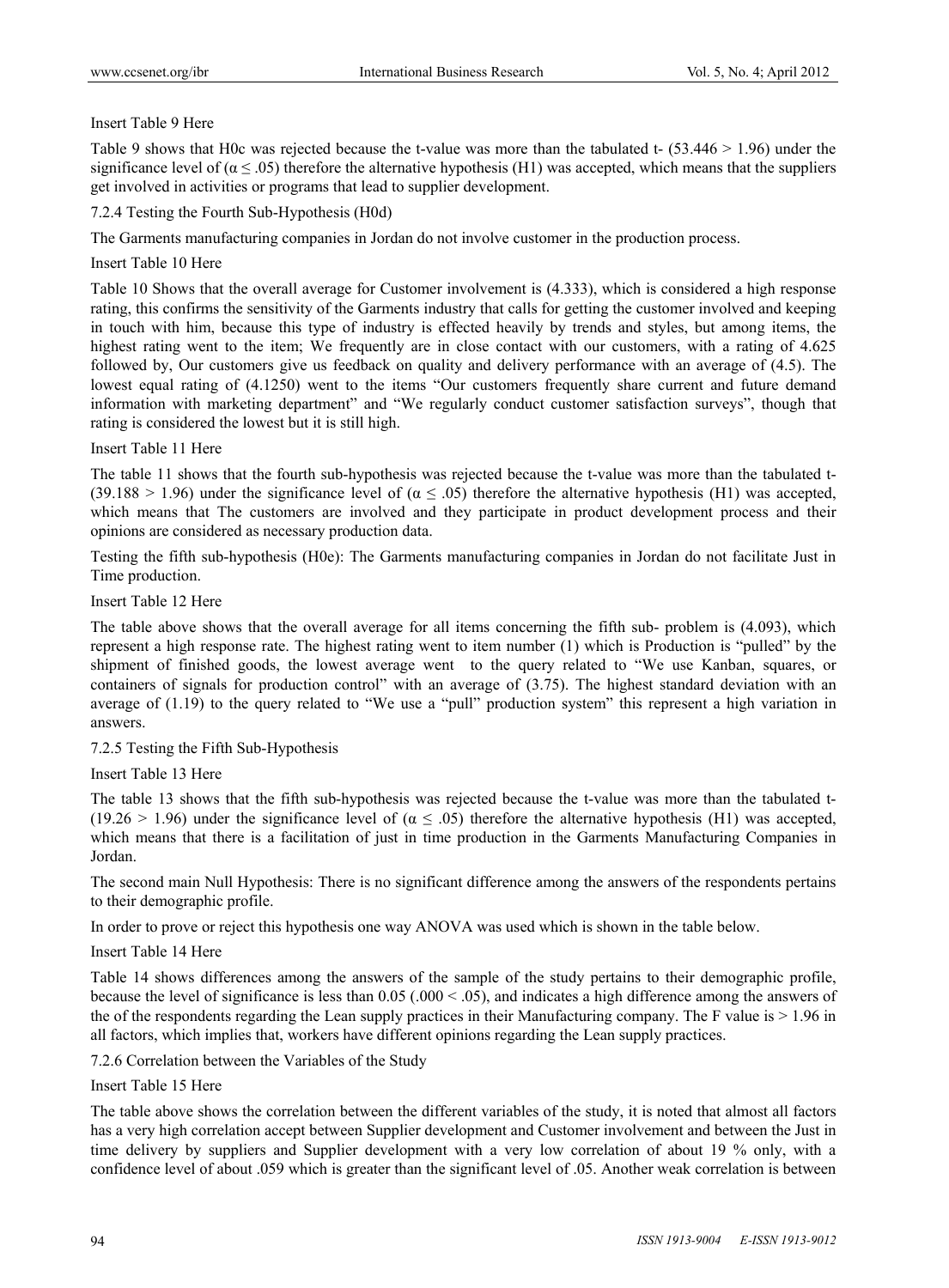supplier feedback and Supplier development with a significance level of 25.2 %, which represents a very low correlation

### **8. Research Conclusion**

The Garments Manufacturing Companies in Jordan adoption to the lean supply practices is considerably high at all aspects, except the supplier development which was rated average.

They are regularly in close contact with their suppliers, furthermore, they are working on building long relationships with their suppliers, because they believe that, they can be the major key of success as well as failure. Aside from that suppliers are given feedback concerning quality and delivery to avoid any future problem, this result is similar to the finding of (Sohal, 1996).

In terms of the Just in time delivery, majority of the respondents agreed that get the right quality and quantity of materials they need and when they are needed, but they issue suppliers certificate based on some criteria through which they can classify them, which can lead to better performance (Flynn et al., 1995).

The Practice of supplier development was rated average because their Suppliers are not located in close proximity with the Garments companies, but when it comes to cost reduction, most of the respondents believe, suppliers are committed to that, which in return will lead to optimum resource utilization and improved process efficiency (Beamon &Ware, 1998). Besides, the Garment companies maintain good communication with their suppliers at the corporate level.

Garments manufacturing companies are in close contact with their customers, whom they seek to satisfy their psychological need more than their physical need, since trends and fashion are major determinants of clothing production. That also requires Garment companies to get regular feedback on quality and delivery performance, which allow customers to play active role in products offering.

The Garments manufacturing companies in Jordan facilitate the Just in time production, because production is conducted according to Customers orders which are delivered to right after manufacturing.

Even inside the plants no in process inventory is accumulated because Production at stations is "pulled" by the current demand of the next station.

#### **9. Limitations**

This paper is the first of its kind that explores an issue such as Lean supply, thus the researcher had a difficulty in finding a similar studies which have been applied to similar or different industries or countries, thus he relied mostly on related studies on the topic of lean production.

The study also covers only garments companies operating in Jordan, which means the findings and conclusions, can be only applied to the target population of the study.

#### **10. Recommendations for Future Researches**

The researcher recommends future scholars to explore the broader venue of lean production and relating it to variables such as, quality, flexibility and competitiveness in particular and corporate performance in general.

It is also recommended that other industrial sectors will be explored, especially those in need and have the potentials to do so, such as, Electronic, Pharmaceutical, and Furniture sectors.

The Garments Sector is recommended to conduct researches regularly on Lean production, to make it sure that their sector is moving on the right track of competiveness.

# **References**

Ahlstrom, P. (1998). Sequences in the implementation of lean production. *European Management Journal, 16*, 327-334. http://dx.doi.org/10.1016/S0263-2373(98)00009-7

Anupindi, R., Chopra, S., Deshmukh, S. D., Van Mieghem, J. A., & Zemel, E. (1999). *Managing Business Process* 

*Flows*. Upper Saddle River, N.J.: Prentice Hall.

Apparel, & Textiles, J. E. (2005). Retrieved March 19, 2009 from Jordan Economic & Commerce Bureau: http://www.jordanecb.org/apparel\_textiles.shtm

Beamon, B. M., & Ware, T. M. (1998). A process quality model for the analysis, improvement and control of supply chain systems. *International Journal of Physical Distribution & Logistics Management, 28*, 704-715. http://dx.doi.org/10.1108/09600039810248127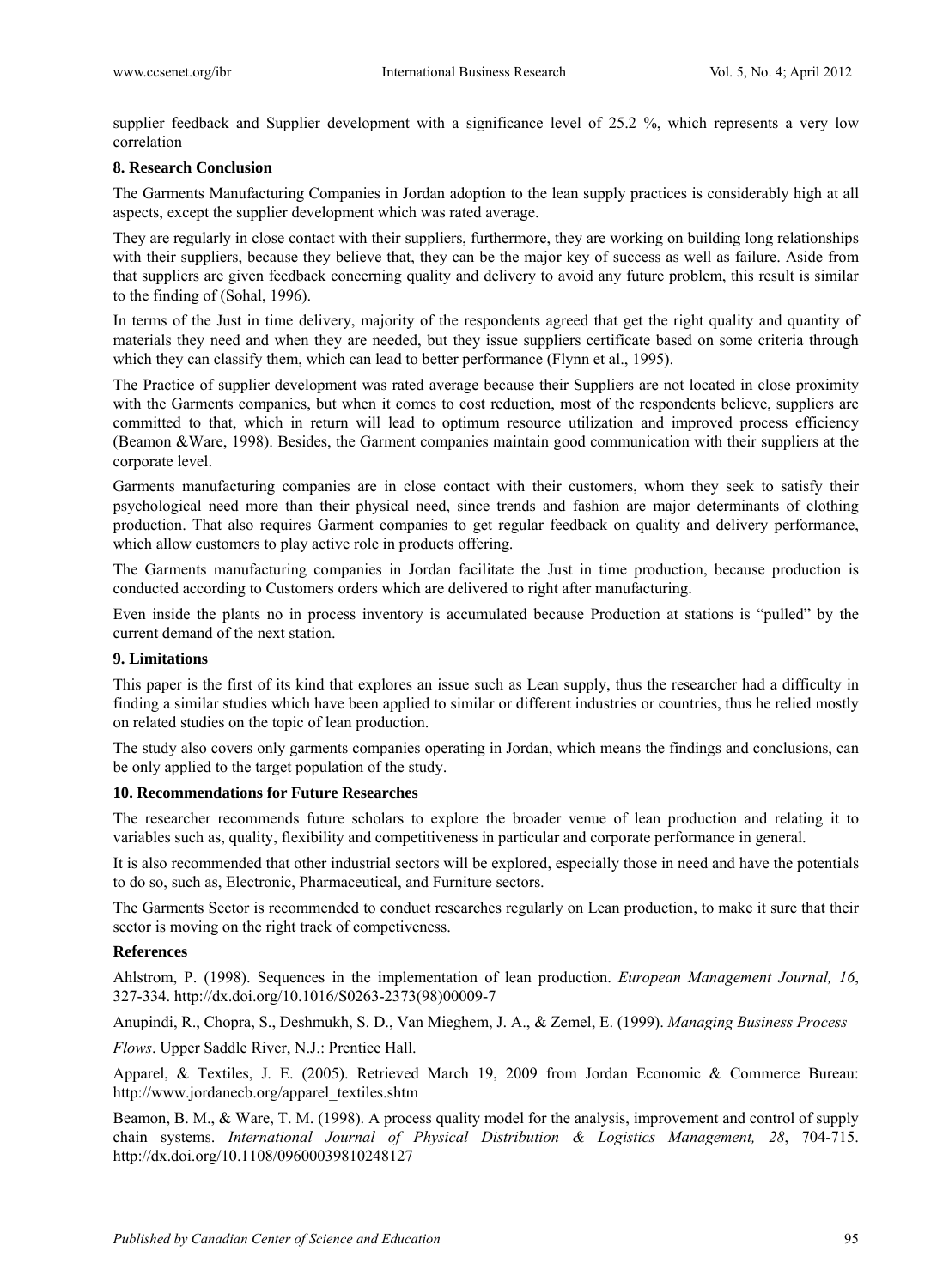Cagliano, R., Caniato, F., & Spina, G. (2004). Lean, Agile and traditional supply: how do they impact manufacturing performance?. *Journal of Purchasing & Supply Management, 10*, 151-164. http://dx.doi.org/10.1016/j.pursup.2004.11.001

Carter, J. R., & Narasimhan, R. (1996). Is purchasing really strategic?. *International Journal of Purchasing and Materials Management, 32*(1), 20-28.

Corsten, H., & Will, T. (1995). Integrated production concepts: Structural reasons for superior competitive performance. *Management International Review, 35*(1), 69-89.

Cronbach, L. J. (1951). Coefficient alpha and the internal structure of tests. *Psychometrika, 16*(3), 297-334. http://dx.doi.org/10.1007/BF02310555

Dal Pont, G., Furlan, A., & Vinelli, A. (2008). Effects on performance of lean bundles. *Proceedings on the 15th EurOMA Conference*. University of Groningen, The Netherlands, pp. 15-18.

DeGarmo, E. P., Black, J. T., & Kohser, R. (1999). *Materials and processes in manufacturing* (8th ed.). New York: John Wiley & Sons.

Fisher, M. L., Hamond, J. H., & Obermeyer, W. R. (1994). Making supply meet demand in an uncertain world. *Harvard Business Review, (May–June)*, 83-93.

Flynn, B., Sakakibara, S., & Schroeder, R. (1995). Relationship between JIT and TQM: Practices and performance. *Academy of Management Journal, 38*(5), 1325-1360. http://dx.doi.org/10.2307/256860

Fulerton, R., & Mc Watters, C., (2000). The production Performance Benefits from JIT Implementation. *Journal of Operations Management, 19*(1), 81-96. http://dx.doi.org/10.1016/S0272-6963(00)00051-6

Growth of MENA Industries: The Textile Clothing Sectors in Jordan. (2007). Retrieved March 17, 2009 from Menaar Economic Desk. http://www.menaar.org/index\_files/Page3518

Introduction on The Jordan-EU Free Trade Agreement. Retrieved March 17, 2009 from Jordan-EU Association Agreement. http://www.joreu.jedco.gov.jo/eu\_agreement.html

Lamming, R. C. (1993). *Beyond Partnership: Strategies for Innovation and Lean Supply*. Hemel Hempstead, UK: Prentice-Hall.

Liker, J. K. (2004). *The Toyota Way: 14 Management Principles from the World's Greatest Manufacturer*. New York: McGraw-Hill.

Mol, M. J. (2003). Purchasing's strategic relevance. *Journal of Purchasing & Supply Management, 9*, 43-50. http://dx.doi.org/10.1016/S0969-7012(02)00033-3

Narasimhan, R., & Das, A. (1999). An empirical investigation of the contribution of strategic sourcing to manufacturing flexibilities and performance. *Decision Sciences, 30*(3), 683-718. http://dx.doi.org/10.1111/j.1540-5915.1999.tb00903.x

Nicholas, J. (1998). *Competitive manufacturing management: Continuous improvement, lean production, and customer-focused quality*. New York: Irwin-McGraw-Hill.

Olsen, R. S., & Ellram, L. M. (1997). A portfolio approach to supplier relationships. *Industrial Marketing Management, 26*, 101-113. http://dx.doi.org/10.1016/S0019-8501(96)00089-2

Qualified Industrial Zones. (2005). Retrieved March 18, 2009 from Jordan Economic & Commerce Bureau. http://www.jordanecb.org/investment\_qiz.shtm

Rachna, S., & Ward, P. (2007). Defining and developing measures of lean production. *Journal of Operations Management, 25*(4), 785-805. http://dx.doi.org/10.1016/j.jom.2007.01.019

Ramarapu, N. K., Mehra, S., & Frolick, M. N. (1995). A comparative analysis and review of JIT "implementation" research. *International Journal of Operations and Production Management, 15*(1), 38-49. http://dx.doi.org/10.1108/01443579510077188

Rothenberg, S., Pil, F., & Maxwell, J. (2001). Lean, green, and the quest for superior environmental performance. *Production and Operations Management, 10*(3), 228-243. http://dx.doi.org/10.1111/j.1937-5956.2001.tb00372.x

Schonberger, R. J. (2007). Japanese production management: an evolution–with mixed success. *Journal of Operations Management, 25*(2), 403-19. http://dx.doi.org/10.1016/j.jom.2006.04.003

Shah, R., & Ward, P. (2007). Defining and developing measures of lean production. *Journal of Operations Management, 25*(4), 785-805. http://dx.doi.org/10.1016/j.jom.2007.01.019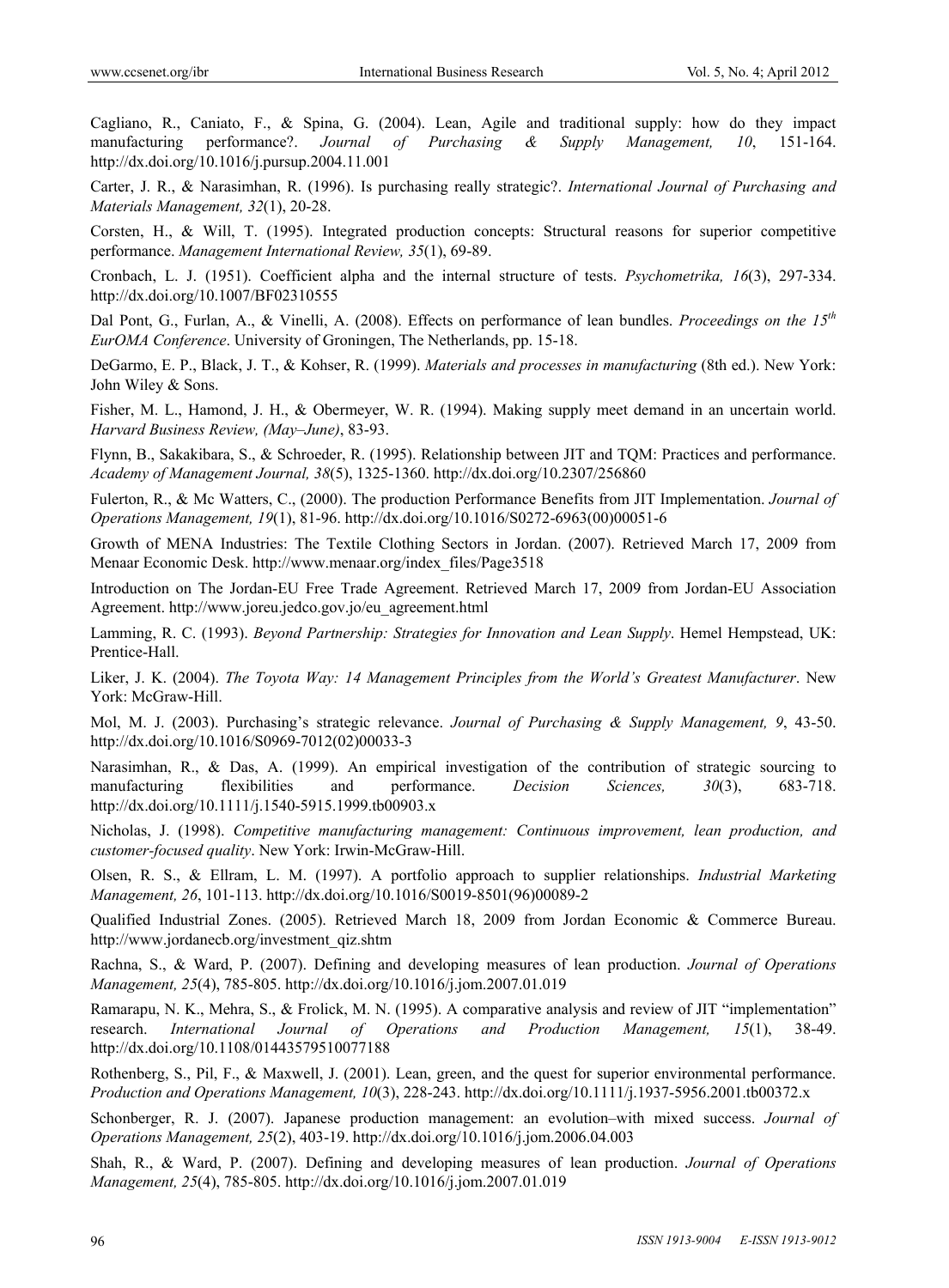Sohal, A. (1996). Developing a lean production organization: An Australian case study. *International Journal of Operations and Production Management, 16*(2), 91-102. http://dx.doi.org/10.1108/01443579610109866

Spear, S., & Kent, B. (1999). Decoding the DNA of the Toyota Production System. *Harvard Business Review, 77*(5), 97-106.

Spear, S. J. (2004). Learning to lead at Toyota. *Harvard Business Review, 82*(5), 78-86.

Sule, I. S. M., & Bülent, D., (2007). Measuring the lean maturity level in manufacturing firms in turkey. *Journal of Industrial Engineering, 14*(3), 4-14.

Van der Vaart, T., & van Donk, D. P. (2008). A critical review of survey-based research in supply chain integration. *International Journal of Production Economics, 111*, 42-55. http://dx.doi.org/10.1016/j.ijpe.2006.10.011

Womack, J. P., & Jones, D. T. (1994). From lean production to the lean enterprise. *Harvard Business Review 72*, 93-104.

Womack, J. P., & Jones, D. T. (1996). *Lean Thinking: Banish Waste and Create Wealth in Your Corporation* (Revised and Updated 2003 ed.). New York: Simon & Schuster.

Womack, J. P., Jones, D. T., & Roos, D. (1991). *The Machine That Changed the World*. New York, NY: Harper Collins.

World Bank Report. (2008). Competitiveness and Corporate Social Responsibility in the Jordanian Apparel Industry.

Young, S. M. (1992). A framework for successful adoption and performance of Japanese manufacturing practices in the United States. *Academy of Management Review, 17*(4), 677-700. http://dx.doi.org/10.2307/258804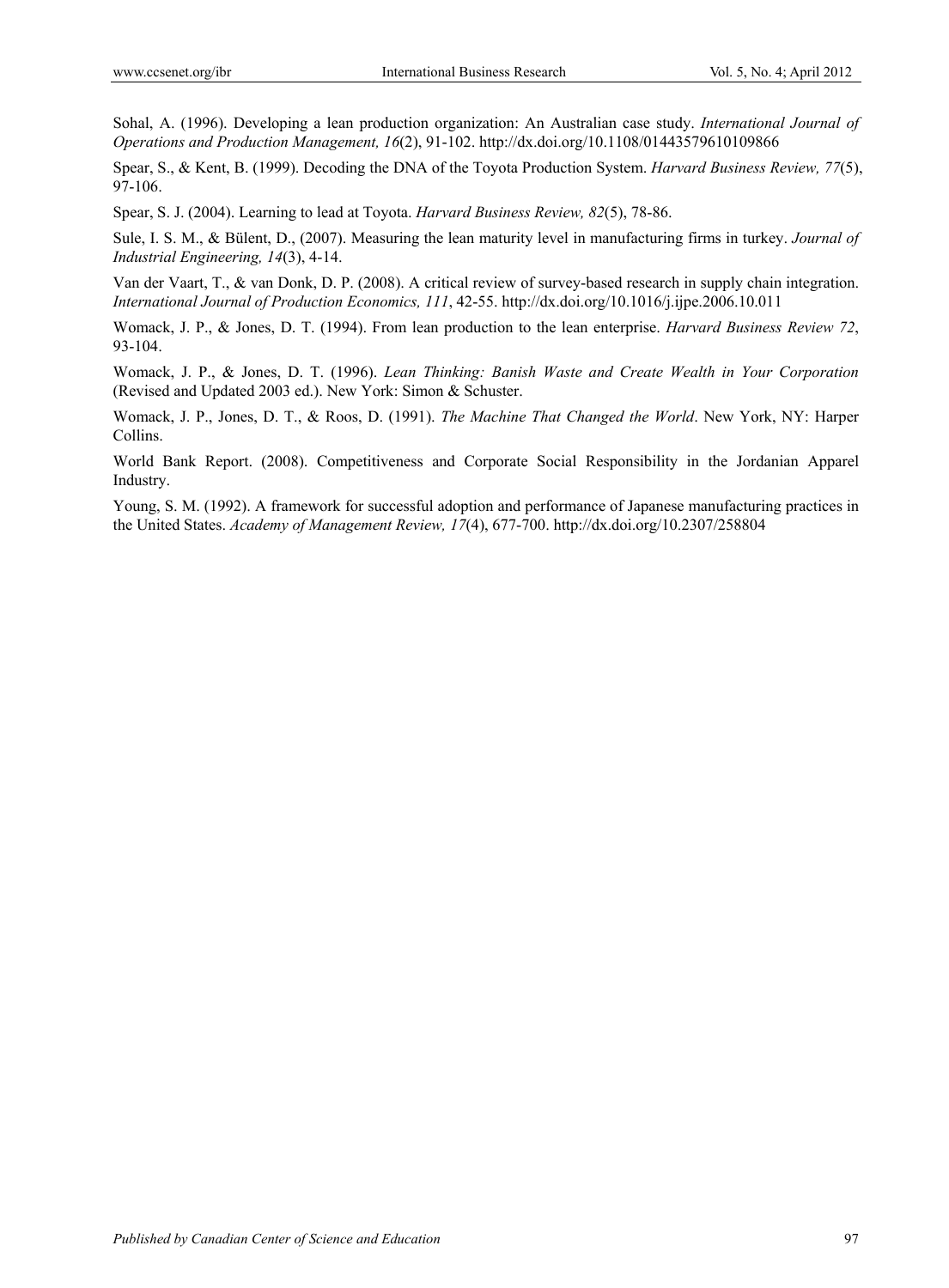Table1. Distribution of the Sample of the Study

| <b>Variable</b>                                 | Category                  | <b>Frequency</b> | Percentage (%) |
|-------------------------------------------------|---------------------------|------------------|----------------|
|                                                 | Male                      | 56               | 58.3           |
| Sex                                             | Female                    | 40               | 41.7           |
|                                                 | Less than 30              | 36               | 37.5           |
|                                                 | 30- less than 40          | 32               | 33.3           |
| Age                                             | 40-less than $50$         | 20               | 20.8           |
|                                                 | 50 & above                | $\,8\,$          | 8.3            |
|                                                 | $10+2$ and less           | 20               | 20.8           |
|                                                 | Diploma                   | 20               | 20.8           |
| Education                                       | Bachelor                  | 48               | 50.0           |
|                                                 | Higher education          | $\,8\,$          | 8.3            |
|                                                 | Executive/general manager | 12               | 12.5           |
|                                                 | Head of department        | 32               | 33.3           |
| Position                                        | Production manager        | 24               | 25.0           |
|                                                 | Supervisor                | 20               | 20.8           |
|                                                 | Engineer                  | $\,8\,$          | 8.4            |
|                                                 | Less than 5 years         | 24               | 25             |
|                                                 | 5- less than 10 years     | 52               | 54.2           |
| Experience                                      | 10- less than 15 years    | 8                | 8.3            |
|                                                 | 15 years & above          | 12               | 12.5           |
|                                                 | Less than 5 years         | 48               | 50.0           |
|                                                 | 5- less than 10 years     | 32               | 33.3           |
| Number of experience years in the same position | 10- less than 15 years    | 12               | 12.5           |
|                                                 | 15 years & above          | $\overline{4}$   | 4.2            |
|                                                 | Less than 4 years         | 8                | 8.3            |
|                                                 | 4- less than 8 years      | 24               | 25.0           |
| Industrial company age                          | 8- less than 12 years     | 60               | 62.5           |
|                                                 | 12 years & above          | $\overline{4}$   | 4.2            |
|                                                 | Large                     | 64               | 66.7           |
| Size of Industry                                | Medium                    | 32               | 33.3           |
| Market                                          | International             | 84               | 87.5           |
|                                                 | Local                     | 12               | 12.5           |
|                                                 | Less than 60              | $\overline{4}$   | 4.2            |
|                                                 | 60-less than 120          | 16               | 16.7           |
| Number of employees                             | 120- less than 240        | 12               | 12.5           |
|                                                 | 240 employees & above     | 64               | 66.7           |
|                                                 | local                     | 28               | 29.2           |
| Ownership                                       | International             | 68               | 70.8           |
|                                                 | Total                     | 96               | 100            |

| Table 2. The Internal Consistency of Lean Supply Practices |  |  |
|------------------------------------------------------------|--|--|
|                                                            |  |  |

| <b>Factors</b>                          | N of Cases | N of Items | Alpha |
|-----------------------------------------|------------|------------|-------|
| Supplier feedback                       | 96         | 6          | .7278 |
| Just in time delivery by suppliers      | 96         | 4          | .8031 |
| Supplier development                    | 96         | 6          | .7797 |
| Customer involvement                    | 96         |            | .6277 |
| Facilitation of just in time production | 96         |            | .7156 |
| Reliability for all                     | .8765      |            |       |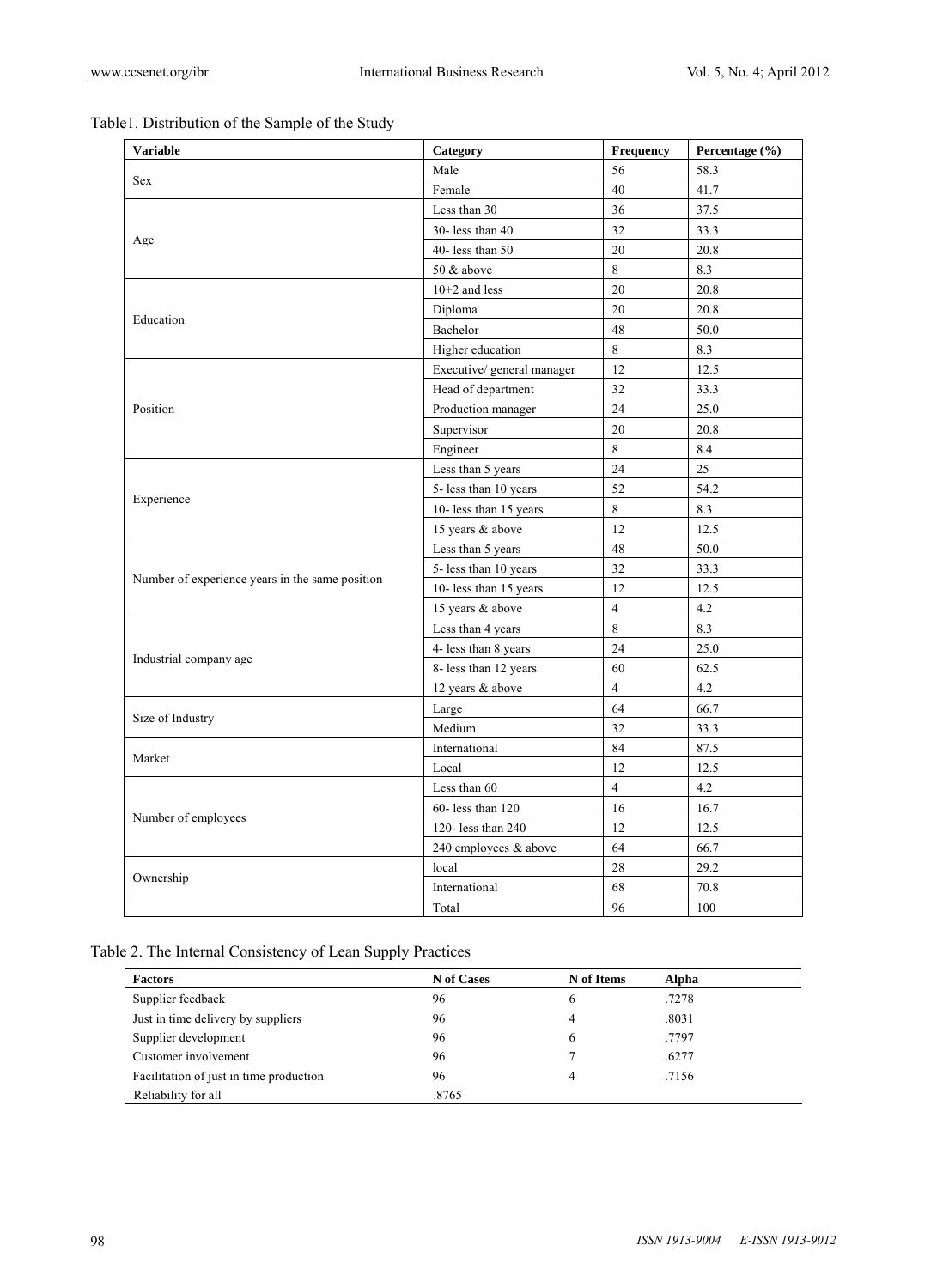| Table 3. Descriptive Statistics for All Factors of Lean Supply Practices |  |
|--------------------------------------------------------------------------|--|
|--------------------------------------------------------------------------|--|

| <b>Factors</b>                          | N      | Mean   | Std. Dev. | <b>Std. Err. Mean</b> |
|-----------------------------------------|--------|--------|-----------|-----------------------|
| Supplier feedback                       | 96     | 4.4028 | .40729    | .0416                 |
| Just in time delivery by suppliers      | 96     | 4.2292 | .52774    | .0539                 |
| Supplier development                    | 96     | 3.5972 | .65946    | .0673                 |
| Customer involvement                    | 96     | 4.3333 | .33337    | .0340                 |
| Facilitation of just in time production | 96     | 4.0938 | .55636    | .0568                 |
| <b>Total average</b>                    | 4.1313 |        |           |                       |

#### Table 4. Sub-Problem No. 1

|   | <b>Supplier feedback</b>                                           | N      | Mean   | <b>Std. Deviation</b> | Rank |
|---|--------------------------------------------------------------------|--------|--------|-----------------------|------|
|   | We frequently are in close contact with our suppliers              | 96     | 4.6250 | .60263                |      |
|   | Our suppliers visit our plants regularly                           | 96     | 4.2813 | .62750                | 4    |
|   | We visit our supplier's plants regularly                           | 96     | 4.1042 | .81408                |      |
| 4 | We give our suppliers feedback on quality and delivery performance | 96     | 4.3854 | .62188                | ι    |
|   | We strive to establish long-term relationship with our suppliers   | 96     | 4.4271 | .69198                |      |
|   | <b>Total average</b>                                               | 4.4028 |        |                       |      |

#### Table 5. The First Sub-Hypothesis Test One-Sample Test

|                             |        |    | $Sig. (2-tailed)$ | <b>Mean Difference</b> | 95 % Confidence Interval of the Difference |        |  |
|-----------------------------|--------|----|-------------------|------------------------|--------------------------------------------|--------|--|
| Lean supply factor          |        |    |                   |                        | Lower                                      | Upper  |  |
| Supplier feedback           | 33.746 | 95 | 0.00              | 4028                   | 3203                                       | 1.4853 |  |
| 7. m. 1771<br>$\sim$ $\sim$ |        |    |                   |                        |                                            |        |  |

*Note:* Test Value = 3,  $\alpha \le 0.05$ .

# Table 6. Sub-Problem No. 2

| No | Just in time delivery by suppliers                                     | N      | <b>Std. Deviation</b> | Mean   | Rank           |
|----|------------------------------------------------------------------------|--------|-----------------------|--------|----------------|
|    | Suppliers provides us the appropriate quantity needed                  | 96     | .58038                | 4.5000 |                |
|    | Our key suppliers deliver to plant on JIT basis                        | 96     | .61416                | 4.2917 |                |
|    | Suppliers are directly involved in the new product development process | 96     | .78472                | 3.8750 | $\overline{4}$ |
| 4  | We have a formal supplier certification program                        | 96     | .66491                | 4.2500 | 3              |
|    | <b>Total average</b>                                                   | 4.2292 |                       |        |                |

#### Table 7. One-Sample Test

|                                       |        |                |                   | Mean              | 95 % Confidence Interval of the Difference |        |
|---------------------------------------|--------|----------------|-------------------|-------------------|--------------------------------------------|--------|
| Lean supply factor                    |        | df             | $Sig. (2-tailed)$ | <b>Difference</b> | Lower                                      | Upper  |
| Just in time delivery<br>by suppliers | 22.821 | Q <sub>5</sub> | 0.00              | 1 2292            | .1222                                      | 1.3361 |

*Note:* Test Value = 3,  $\alpha \le 0.05$ .

#### Table 8. Sub-Problem No. 3

|   | Supplier development                                                    |        | Mean   | <b>Std. Deviation</b> | Rank |
|---|-------------------------------------------------------------------------|--------|--------|-----------------------|------|
|   | Our suppliers are contractually committed to annual cost reductions     | 96     | 4.2917 | .73866                | ↑    |
|   | Our key suppliers are located in close proximity to our plants          | 96     | 1.7500 | .97333                | 5    |
|   | We have corporate level communication on important issues with key      | 96     | 4.4583 | .91671                |      |
|   | suppliers                                                               |        |        |                       |      |
| 4 | We take active steps to reduce the number of suppliers in each category | 96     | 3.5833 | .95880                | 4    |
|   | Our key suppliers manage our inventory                                  | 96     | 3.7500 | 1.13323               | 3    |
| 6 | We evaluate suppliers on the basis of total cost and not per unit price |        | 3.7500 | .97333                |      |
|   | <b>Total average</b>                                                    | 3.5972 |        |                       |      |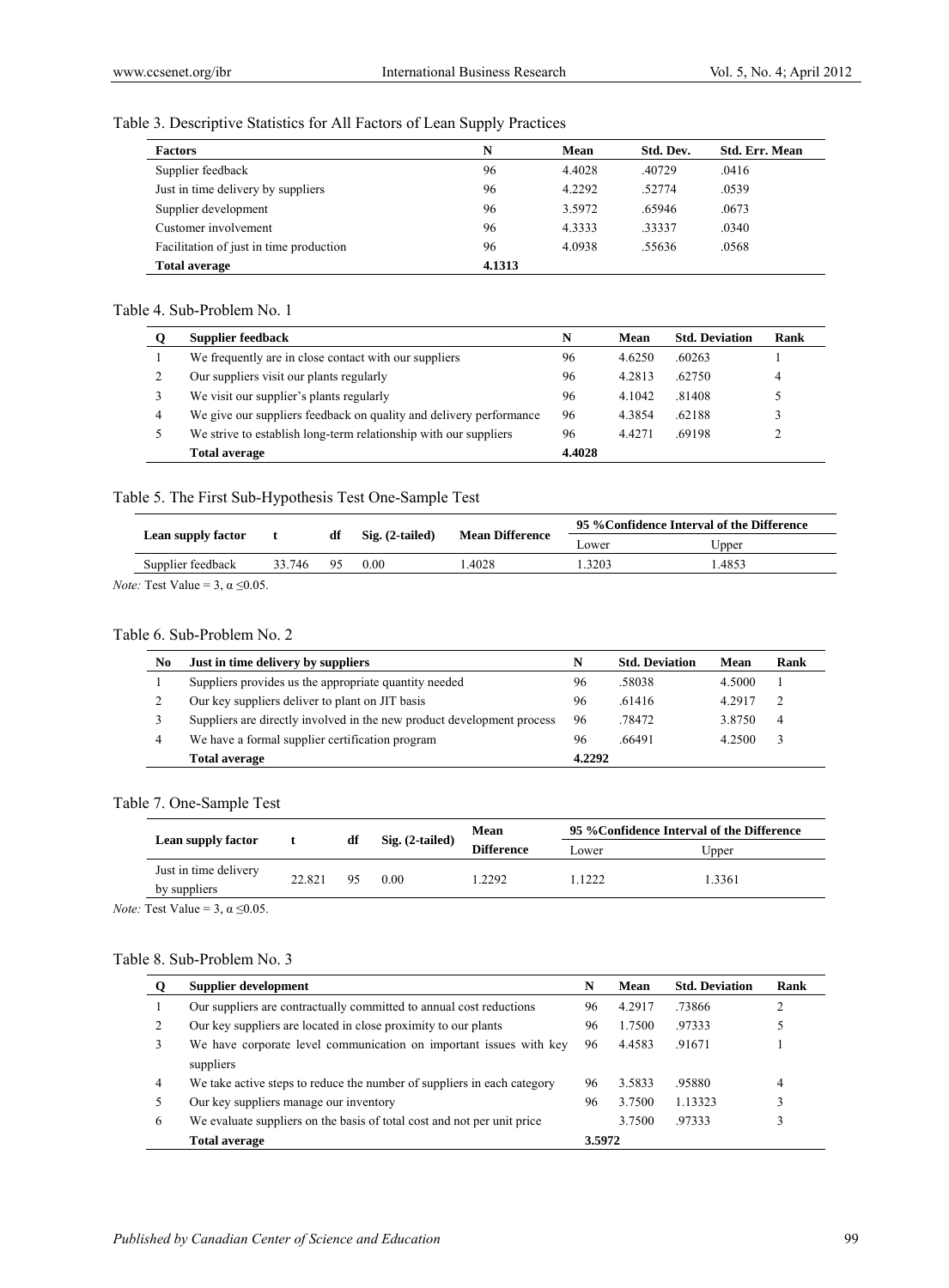# Table 9. Testing the Third Sub-Hypothesis One Sample Test

|                      |        |    |                   | Mean              | 95 % Confidence Interval of the Difference |        |
|----------------------|--------|----|-------------------|-------------------|--------------------------------------------|--------|
| Lean supply factor   |        |    | $Sig. (2-tailed)$ | <b>Difference</b> | Lower                                      | Upper  |
| Supplier development | 53.446 | 95 | 0.00              | 3.5972            | 34636                                      | 3.7308 |
| .<br>___             |        |    |                   |                   |                                            |        |

*Note:* Test Value = 3,  $\alpha \le 0.05$ .

#### Table 10. Sub-Problem No. 4

| Q. | <b>Customer involvement</b>                                                 | N      | Mean   | Std. Dev. | Rank           |  |
|----|-----------------------------------------------------------------------------|--------|--------|-----------|----------------|--|
|    | We frequently are in close contact with our customers                       | 96     | 4.6250 | .48666    |                |  |
| 2  | Our customers visit our plants                                              | 96     | 4.2917 | .61416    | 4              |  |
| 3  | Our customers give us feedback on quality and delivery performance          | 96     | 4.5000 | .50262    | $\overline{c}$ |  |
| 4  | Our customers are actively involved in current and future product offerings | 96     | 4.4583 | .57887    |                |  |
| 5  | Our customers are directly involved in current and future product offerings | 96     | 4.2083 | .70958    |                |  |
| 6  | Our customers frequently share current and future demand information with   | 96     | 4.1250 | .78472    | 6              |  |
|    | marketing department                                                        |        |        |           |                |  |
|    | We regularly conduct customer satisfaction surveys                          | 96     | 4.1250 | 44129     | 6              |  |
|    | <b>Total average</b>                                                        | 4.3333 |        |           |                |  |

# Table 11. Testing the Fourth Sub-Hypothesis One-Sample Test

|                    |        | df | $Sig. (2-tailed)$ | Mean              | 95 % Confidence Interval of the Difference |       |  |
|--------------------|--------|----|-------------------|-------------------|--------------------------------------------|-------|--|
| Lean supply factor |        |    |                   | <b>Difference</b> | Lower                                      | Upper |  |
| D- Customer        |        | 95 | 0.000             | 3333              |                                            |       |  |
| involvement I      | 39.188 |    |                   |                   | 1.2658                                     | .4009 |  |

*Note:* Test Value = 3,  $\alpha \le 0.05$ .

#### Table 12. Sub-Problem No. 5

| О. | <b>Facilitation of just in time production</b>                          | N      | Mean   | <b>Std. Deviation</b> | Rank |
|----|-------------------------------------------------------------------------|--------|--------|-----------------------|------|
|    | Production is "pulled" by the shipment of finished goods                | 96     | 4.3542 | .72517                |      |
|    | Production at stations is "pulled" by the current demand of the next    | 96     | 4.2396 | .77792                | 2    |
|    | station                                                                 |        |        |                       |      |
|    | We use a "pull" production system                                       | 96     | 3.7708 | 1.19190               | ٦    |
| 4  | We use Kanban, squares, or containers of signals for production control | 96     | 3.7500 | 1.04630               | 4    |
|    | <b>Total average</b>                                                    | 4.0938 |        |                       |      |

#### Table 13. One-Sample Test

|                                            |        | df | $Sig. (2-tailed)$ | Mean              | 95 % Confidence Interval of the Difference |        |  |
|--------------------------------------------|--------|----|-------------------|-------------------|--------------------------------------------|--------|--|
| Lean supply factor                         |        |    |                   | <b>Difference</b> | Lower                                      | Upper  |  |
| Facilitation of just in<br>time production | 19.262 | 95 | 0.000             | .0938             | .9810                                      | 1.2065 |  |

*Note:* Test Value = 3,  $\alpha \le 0.05$ .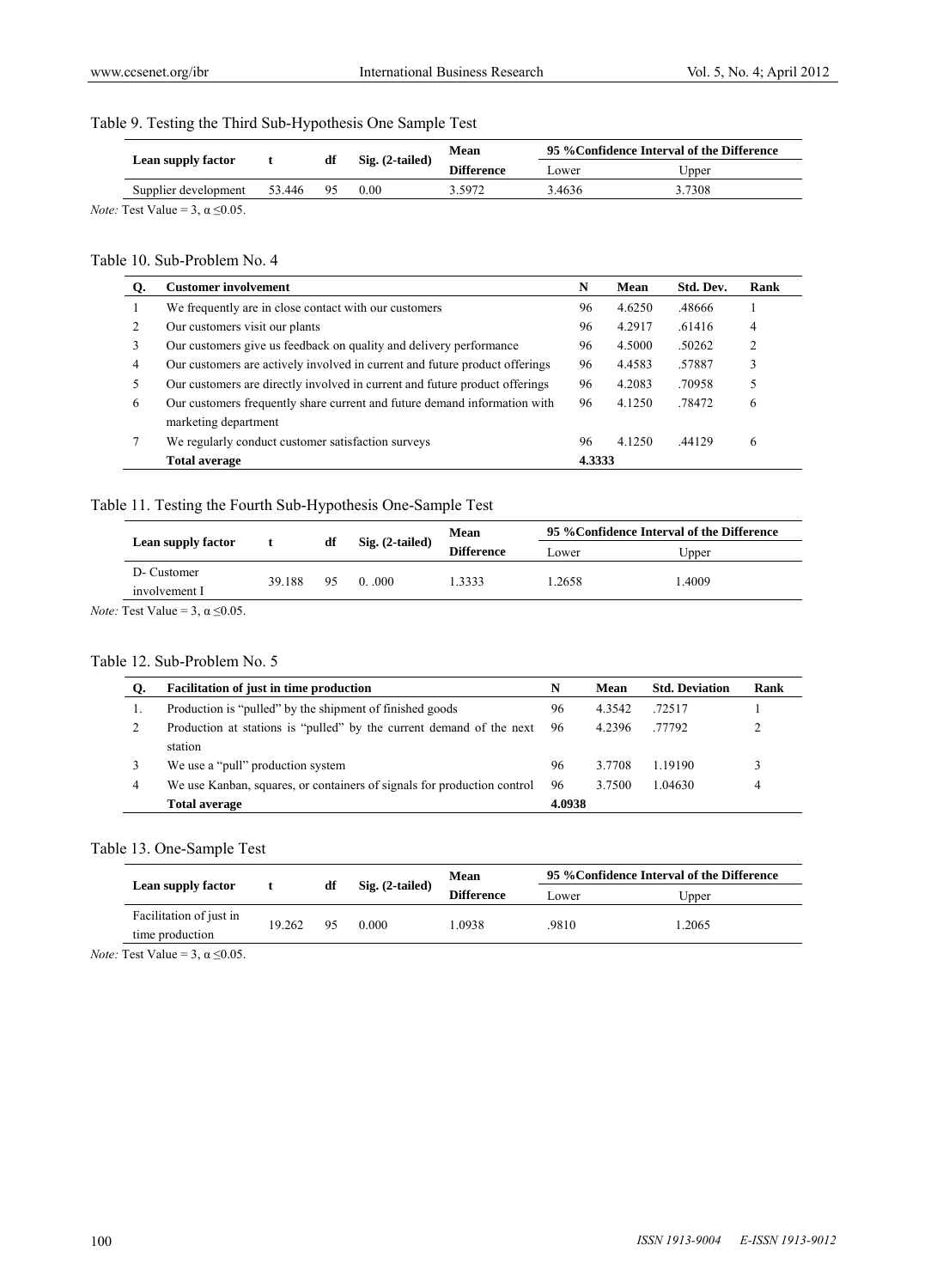| variable                          |                       | <b>Sum of Squares</b> | df          | <b>Mean Square</b> | $\mathbf F$ | Sig. |
|-----------------------------------|-----------------------|-----------------------|-------------|--------------------|-------------|------|
|                                   | <b>Between Groups</b> | 17.183                | 26          | .661               | 7.414       | .000 |
| Sex                               | Within Groups         | 6.151                 | 69          | .089               |             |      |
|                                   | Total                 | 23.333                | 95          |                    |             |      |
|                                   | <b>Between Groups</b> | 65.260                | 26          | 2.510              | 7.616       | .000 |
| Age                               | Within Groups         | 22.740                | 69          | .330               |             |      |
|                                   | Total                 | 88.000                | 95          |                    |             |      |
|                                   | <b>Between Groups</b> | 61.971                | 26          | 2.383              | 9.207       | .000 |
| Education                         | Within Groups         | 17.863                | 69          | .259               |             |      |
|                                   | Total                 | 79.833                | 95          |                    |             |      |
|                                   | <b>Between Groups</b> | 61.097                | 26          | 2.350              | 8.891       | .000 |
| Experience                        | Within Groups         | 18.237                | 69          | .264               |             |      |
|                                   | Total                 | 79.333                | 95          |                    |             |      |
|                                   | <b>Between Groups</b> | 124.899               | 26          | 4.804              | 5.608       | .000 |
| Position                          | Within Groups         | 59.101                | 69          | .857               |             |      |
|                                   | Total                 | 184.000               | 95          |                    |             |      |
|                                   | <b>Between Groups</b> | 55.513                | 26          | 2.135              | 11.958      | .000 |
| Number of experience years in the | Within Groups         | 12.320                | 69          | .179               |             |      |
| same position                     | Total                 | 67.833                | 95          |                    |             |      |
|                                   | <b>Between Groups</b> | 33.871                | 1.303<br>26 |                    | 7.117       | .000 |
| Industrial company age            | Within Groups         | 12.629                | 69          | .183               |             |      |
|                                   | Total                 | 46.500                | 95          |                    |             |      |
|                                   | <b>Between Groups</b> | 7.286                 | 26          | .280               | 6.015       | .000 |
| Market orientation                | Within Groups         | 3.214                 | 69          | .047               |             |      |
|                                   | Total                 | 10.500                | 95          |                    |             |      |
|                                   | <b>Between Groups</b> | 12.299                | 26          | .473               | 3.613       | .000 |
| Size of industry                  | Within Groups         | 9.034                 | 69          | .131               |             |      |
|                                   | Total                 | 21.333                | 95          |                    |             |      |
|                                   | <b>Between Groups</b> | 37.229                | 26          | 1.432              | 2.347       | .003 |
| Number of employees               | Within Groups         | 42.105                | 69          | .610               |             |      |
|                                   | Total                 | 79.333                | 95          |                    |             |      |
|                                   | <b>Between Groups</b> | 15.028                | 26          | .578               | 8.299       | .000 |
| Type of industry                  | Within Groups         | 4.806                 | 69          | .070               |             |      |
|                                   | Total                 | 19.833                | 95          |                    |             |      |

*Note:* α ≤0.05.